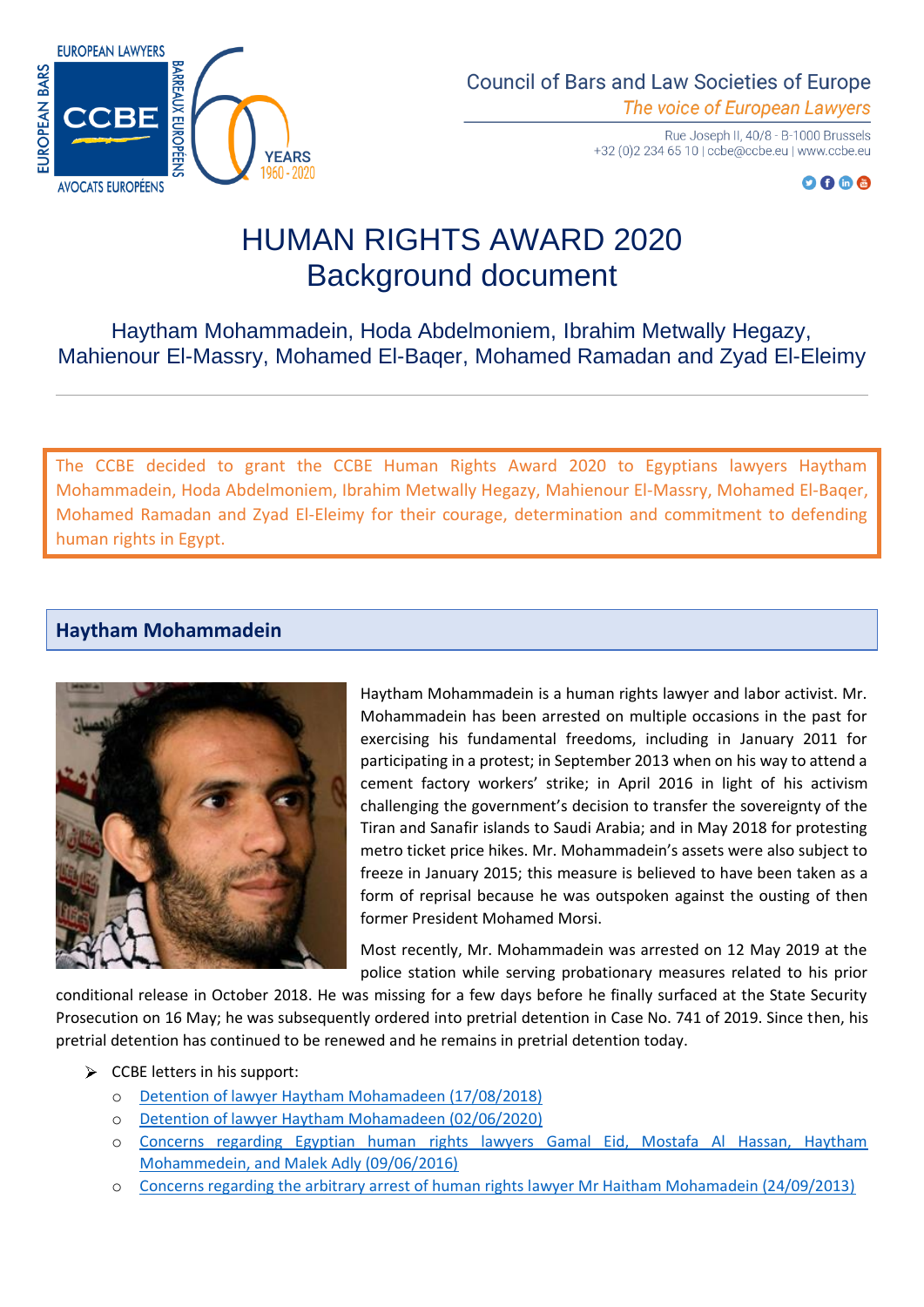## **Hoda Abdelmoniem**



Hoda Abdelmoniem is a human rights lawyer, former member of the National Council for Human Rights and spokesperson for the Revolutionary Coalition of Egyptian Women, based in Cairo. She and her daughter Fadwa were asleep in their flat on 1 November at 1.30 am when the authorities came to arrest her. Her daughter reported that their apartment door was forced, nearly 20 officers stormed in, blindfolded her mother, did not allow her to take any belongings or medication (she has deep vein thrombosis), and did not allow her mother to speak to her or say goodbye. They had no warrant. They excluded Fadwa from the apartment as they searched it, leaving with suitcases mainly containing papers, books and CDs, and leaving the apartment trashed. After Hoda was held incommunicado in an unknown location for 3 weeks, her family issued a statement expressing concern about her "dire health and condition".

Hoda had been providing legal assistance to the families of people who

have been victims of enforced disappearances in Egypt. As part of her efforts to document cases of those forcibly disappeared, she volunteered as a consultant for the Egyptian Coordination for Rights and Freedoms. The Egyptian Commission for Rights and Freedoms has documented a total of 1,719 cases of enforced disappearance between August 2015 and June 2019. The organisation found that, of 647 individuals who disappeared and later appeared in front of prosecutors, 287 of them were brought before the SSSP. The organisation also alerted the prosecutor to their situation. However, in none did the SSSP investigate the allegations.

- $\triangleright$  CCBE letters in her support:
	- [Arrest of lawyers Hoda Abdelmoniem and Mohamed Abu Horira \(14/11/2018\)](https://www.ccbe.eu/fileadmin/speciality_distribution/public/documents/HUMAN_RIGHTS_LETTERS/Egypt_-_Egypte/2018/EN_HRL_20181114_Egypt_Arrest-of-lawyers-Hoda-Abdelmoniem-and-Mohamed-Abu-Horira.pdf)

### **Ibrahim Metwally Hegazy**



Ibrahim Metwally Hegazy is a lawyer and a father. His eldest son disappeared on 8 July 2013, during the bloody repression of public gatherings in Rabea Al-Adawiya and Nahda squares in Cairo. He spe-cialises in the defence of fundamental rights and is a member of the Egyptian Commission for Rights and Freedoms. After the disappearance of his son, he cofounded the Egyptian Association of Fami-lies of the Disappeared established in 2016 (EAFD) and represents the families of victims of en-forced disappearance in Egypt.

Ibrahim Metwally Hegazy contributed to the preparation of the complaint files that led the UN Working Group on Enforced or Involuntary Disappearances to investigate numerous cases. He has defended hundreds of families of victims of enforced disappearance in Egypt, despite the risks posed to his own security and has contributed significantly to raising awareness about those prac-tices. In addition, Ibrahim Metwally Hegazy is known to have provided legal advice to the family of Giulio Regeni, an Italian student from Cambridge University

who disappeared in Cairo in January 2016 and whose body was found with traces of torture. The student had come to Egypt to research trade union activities in that country before he disappeared.

On 10 September 2017, as he was about to fly to Geneva to meet with the UN Working Group on Enforced or Involuntary Disappearances, Ibrahim Metwally Hegazy was arrested at Cairo airport on suspicion of "financing and directing an organisation created illegally and disseminating information undermining national security" (i.e. the EAFD). His whereabouts remained unknown until the even-ing of 12 September when the "Stop Disappearance"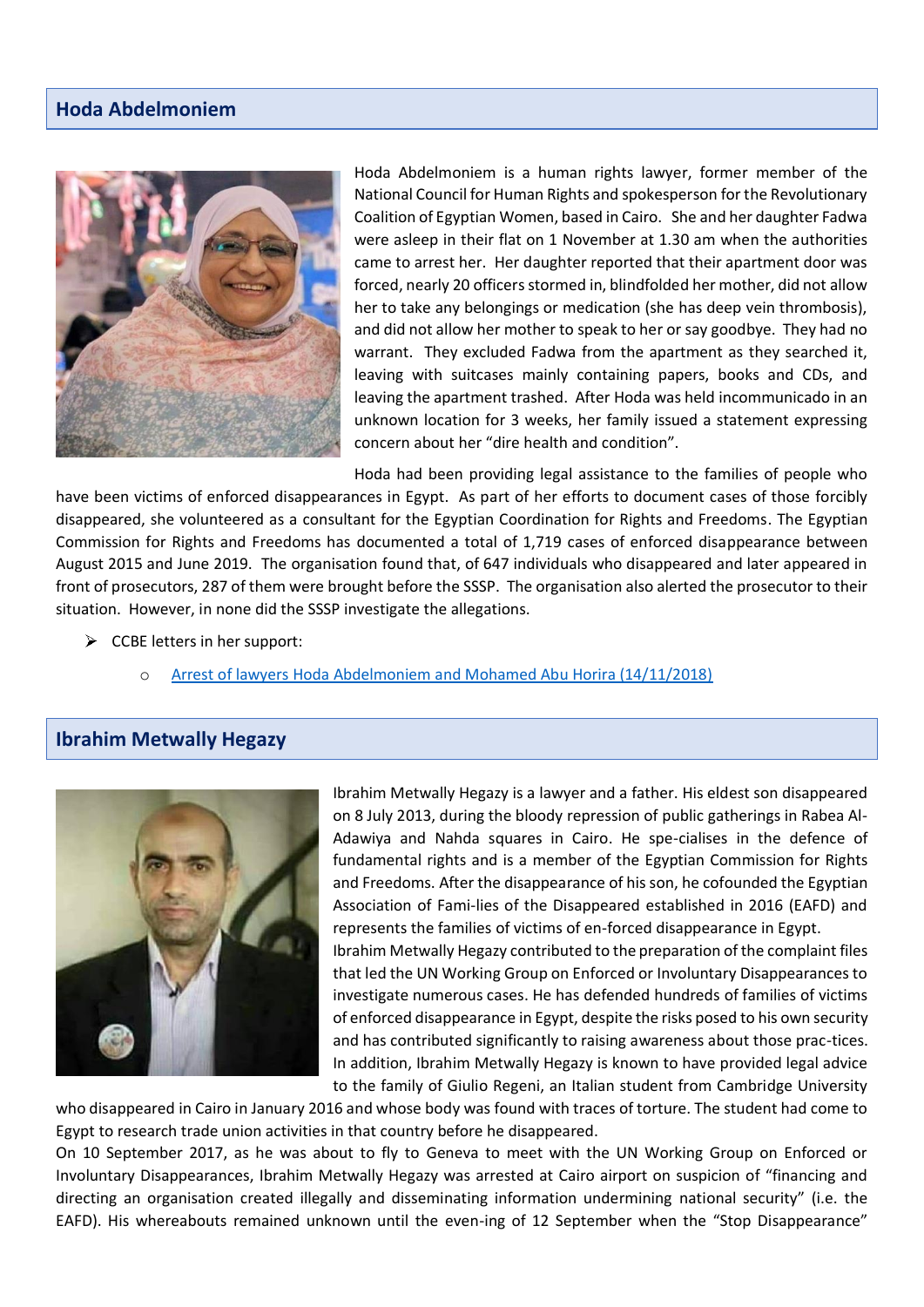campaign reported that he had been found in custody at the State Security Prosecutor's Office (SSSP) in Al- Tagammo' al-Khamis, a suburb of Cairo. The lawyer was subjected to two days of physical and psychological torture, including electrocution. He was 52 years old and suffered from chronic back pain. On 14th October 2019, Ibrahim Metwally Hegazy received a release order after two years of detention in despicable conditions. However, he remained in detention until he was charged in a new case (n° 1470/2019) on 5th November 2019. He was charged with "being part of a terrorist group" and "financing of a terrorist group". The State Security Prosecutor ordered his preventive detention for 15 days.

These new charges appear to be a mean of circumventing the maximum of two years for pre-trial detention prescribed by Egyptian law. He is currently still being held in Aqrab prison, where he has reported poor detention conditions, lack of adequate food and lack of adequate medical tests for his anemia.

- $\triangleright$  CCBE letters in his support:
	- o [Concerns regarding the situation of lawyers El Massry Amr Imam Hegazy and El Baqer \(24/09/2020\)](https://www.ccbe.eu/fileadmin/speciality_distribution/public/documents/HUMAN_RIGHTS_LETTERS/Egypt_-_Egypte/2020/EN_HRL_20200924_Egypt_Concerns-regarding-the-situation-of-lawyers-El-Massry-Amr-Imam-Hegazy-and-El-Baqer.pdf)
	- o [Detention of lawyers El Baqer Metwally Hegazy el Massry and Ramadan \(25/11/2019\)](https://www.ccbe.eu/fileadmin/speciality_distribution/public/documents/HUMAN_RIGHTS_LETTERS/Egypt_-_Egypte/2019/EN_HRL_20191125_Egypt_Detention-of-lawyers-El-Baqer-Metwally-Hegazy-el-Massry-and-Ramadan.pdf)
	- o [Continued detention of lawyer Ibrahim Metwaly Hegazy \(27/09/2019\)](https://www.ccbe.eu/fileadmin/speciality_distribution/public/documents/HUMAN_RIGHTS_LETTERS/Egypt_-_Egypte/2019/EN_HRL_20190927_Egypt_Continued-detention-of-lawyer-Ibrahim-Metwaly-Hegazy.pdf)
	- o [Continued detention of lawyer Ibrahim Metwaly Hegazy \(17/08/2018\)](https://www.ccbe.eu/fileadmin/speciality_distribution/public/documents/HUMAN_RIGHTS_LETTERS/Egypt_-_Egypte/2018/EN_HRL_20180817_Egypt_Continued-detention-of-lawyer-Ibrahim-Metwaly-Hegazy.pdf)
	- o [Concerns regarding the detention of the Egyptian lawyer Ibrahim Metawly Hegazy \(31/10/2017\)](https://www.ccbe.eu/fileadmin/speciality_distribution/public/documents/HUMAN_RIGHTS_LETTERS/Egypt_-_Egypte/2017/EN_HRL_20171031_Egypt_Concerns-regarding-the-detention-of-the-Egyptian-lawyer-Ibrahim-Metawly-Hegazy.pdf)

### **Mahienour El-Massry**



Mahienour El-Massry is an Egyptian human rights lawyer and an activist involved in the political life of Alexandria since the mid-2000s. Several times detained under the regime of deposed President Hosni Mubarak, she is one of the figures of the uprising that overthrew him in 2011. She continued her struggle after the "Arab Spring" and was again condemned under the Morsi and Al-Sisi regimes.

She was last arrested on 22 September 2019 after attending interrogations of demonstrators. She remains imprisoned in Al Qanatar Women's Prison. She was accused of "belonging to an illegal group", "publishing fake news" and "abusing social media". Her pre-trial detention was renewed every 15 days "for the purpose of the investigation" on 20th October 2019, 3rd November 2019, 18th November 2019 and again on 11 February 2020 for 45 days.

Mahienour El-Massry is the winner of the 2014 Ludovic-Trarieux Prize, awarded annually to a lawyer who has distinguished himself in the defence of human rights.

Often described as a voice of the revolution and a defender of women's rights, her activism covers a wide range of activities : human rights, student rights, women's rights, workers' strikes, legal aid, police brutality, housing for the poor, corruption, trials against the military, heritage preservation, the right to public space, state land reclamation for the poor, climate change, the rights of street children or Syrian refugees.

- $\triangleright$  CCBE letters in her support:
	- o [Concerns regarding the situation of lawyers El Massry Amr Imam Hegazy and El Baqer \(24/09/2020\)](https://www.ccbe.eu/fileadmin/speciality_distribution/public/documents/HUMAN_RIGHTS_LETTERS/Egypt_-_Egypte/2020/EN_HRL_20200924_Egypt_Concerns-regarding-the-situation-of-lawyers-El-Massry-Amr-Imam-Hegazy-and-El-Baqer.pdf)
	- o [Detention of lawyers El Baqer Metwally Hegazy el Massry and Ramadan \(25/11/2019\)](https://www.ccbe.eu/fileadmin/speciality_distribution/public/documents/HUMAN_RIGHTS_LETTERS/Egypt_-_Egypte/2019/EN_HRL_20191125_Egypt_Detention-of-lawyers-El-Baqer-Metwally-Hegazy-el-Massry-and-Ramadan.pdf)
	- o [Arrest of lawyer Mahienour El Massry \(27/09/2019\)](https://www.ccbe.eu/fileadmin/speciality_distribution/public/documents/HUMAN_RIGHTS_LETTERS/Egypt_-_Egypte/2019/EN_HRL_20190927_Egypt_Arrest-of-lawyer-Mahienour-El-Massry.pdf)
	- o [Concerns regarding the detention against lawyer Mahienour El Massry \(20/12/2017\)](https://www.ccbe.eu/fileadmin/speciality_distribution/public/documents/HUMAN_RIGHTS_LETTERS/Egypt_-_Egypte/2017/EN_HRL_20171220_Egypt_Concerns-regarding-the-detention-against-lawyer-Mahienour-El-Massry.pdf)
	- o Concerns regarding Mahienour El-[Massry's upheld prison sentence \(27/10/2015\)](https://www.ccbe.eu/fileadmin/speciality_distribution/public/documents/HUMAN_RIGHTS_LETTERS/Egypt_-_Egypte/2015/EN_HRL_20151027_Egypt_Mahienour_El-Massry.pdf)
	- o [Concerns regarding the sentencing of Ms Mahienour El-Massry, a human rights lawyer \(22/06/2015\)](https://www.ccbe.eu/fileadmin/speciality_distribution/public/documents/HUMAN_RIGHTS_LETTERS/Egypt_-_Egypte/2015/EN_HRL_20150622_Egypt_Mahienour_El-Massry.pdf)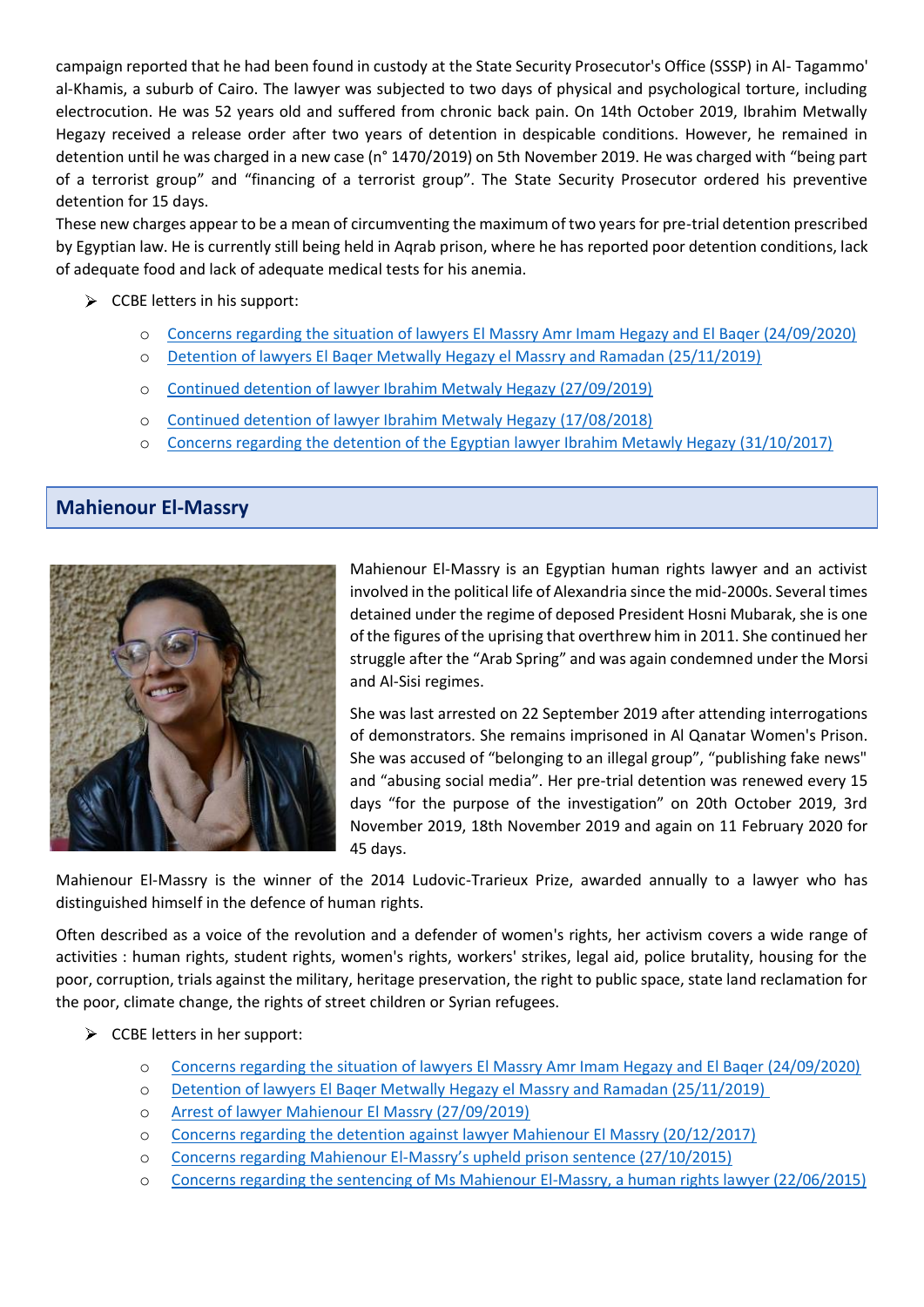#### **Mohamed El-Baqer**



Mohamed El-Baqer is a human rights lawyer and Director of Adalah Center for Rights and Freedoms. On 29 September 2019, Mr. El-Baqer was arrested at the State Security Prosecution premises while he was attending an investigation session with his client, who had been arrested earlier in the morning that same day.

Mr. El-Baqer was subsequently accused by the State Security Prosecution, under Criminal Case No. 1356 of 2019, of potential charges, including "belonging to a terrorist group with knowledge of its terrorist objectives," "committing a funding crime with knowledge of said-group's terrorist objectives," "broadcasting, spreading, and publishing false news and rumors with an intent to disturb public security and instill terror among people", and "misusing social media to broadcast, spread, and publish false news leading to a disturbance of public security." He is being held in pre-trial detention at

maximum security wing 2 of Tora Prison and his pre-trial detention has continued to be renewed. Although he was able to meet with his legal counsel prior to Covid-19-related restrictions, Mr. El-Baqer has previously been denied the right to have private meetings with his attorney; the meetings were also limited in time to about 10 minutes.

While in custody, Mr. El-Baqer has been subject to ill treatment and he continues to be held in poorly conditions.

- $\triangleright$  CCBE letters in his support:
	- o [Concerns regarding the situation of lawyers El Massry Amr Imam Hegazy and El Baqer \(24/09/2020\)](https://www.ccbe.eu/fileadmin/speciality_distribution/public/documents/HUMAN_RIGHTS_LETTERS/Egypt_-_Egypte/2020/EN_HRL_20200924_Egypt_Concerns-regarding-the-situation-of-lawyers-El-Massry-Amr-Imam-Hegazy-and-El-Baqer.pdf)
	- o [Detention of lawyers El Baqer Metwally Hegazy el Massry and Ramadan \(25/11/2019\)](https://www.ccbe.eu/fileadmin/speciality_distribution/public/documents/HUMAN_RIGHTS_LETTERS/Egypt_-_Egypte/2019/EN_HRL_20191125_Egypt_Detention-of-lawyers-El-Baqer-Metwally-Hegazy-el-Massry-and-Ramadan.pdf)
	- o [Detention of lawyer Mohammed El Baqer \(21/10/2019\)](https://www.ccbe.eu/fileadmin/speciality_distribution/public/documents/HUMAN_RIGHTS_LETTERS/Egypt_-_Egypte/2019/EN_HRL_20191021_Egypt_Detention-of-lawyer-Mohammed-El-Baqer.pdf)

#### **Mohamed Ramadan**



Mohamed Ramadan is a human rights lawyer whose work involves legally representing human rights defenders.

Mr. Ramadan has previously been arrested and prosecuted for his human rights work. In April 2017, Mr. Ramadan was sentenced in absentia to a ten year jail term over his social media posts on accusations of insulting the president, misusing social media, and inciting violence per the country's Counter-terrorism Law; he was also sentenced to a five year house arrest and a five year social media ban. His appeal in this case is still pending while the Supreme Constitutional Court reviews a separate claim involving the constitutionality of the Counter-terrorism Law.

More recently, Mr. Ramadan was arrested on 10 December 2018 and accused of belonging to a terrorist organisation, inciting terrorist ideas, and possessing yellow vests to call for protests against those in power; his

arrest took place shortly after the yellow vest demonstrations in France and after he posted a photo of himself wearing a yellow vest on his personal social media account. He was held in an undisclosed location until 11 December, when he was ordered into pretrial detention. He continues to be held in pretrial detention today. In detention, Mr. Ramadan has been subject to physical assault, including at least one incident in which he was beaten in the stomach by a prison guard.

- $\triangleright$  CCBE letters in his support:
	- o [Detention of lawyers El Baqer Metwally Hegazy el Massry and Ramadan \(25/11/2019\)](https://www.ccbe.eu/fileadmin/speciality_distribution/public/documents/HUMAN_RIGHTS_LETTERS/Egypt_-_Egypte/2019/EN_HRL_20191125_Egypt_Detention-of-lawyers-El-Baqer-Metwally-Hegazy-el-Massry-and-Ramadan.pdf)
	- o [Detention of lawyer Mohamed Ramadan \(03/09/2019\)](https://www.ccbe.eu/fileadmin/speciality_distribution/public/documents/HUMAN_RIGHTS_LETTERS/Egypt_-_Egypte/2019/EN_HRL_20190903_Egypt_Detention-of-lawyer-Mohamed-Ramadan.pdf)